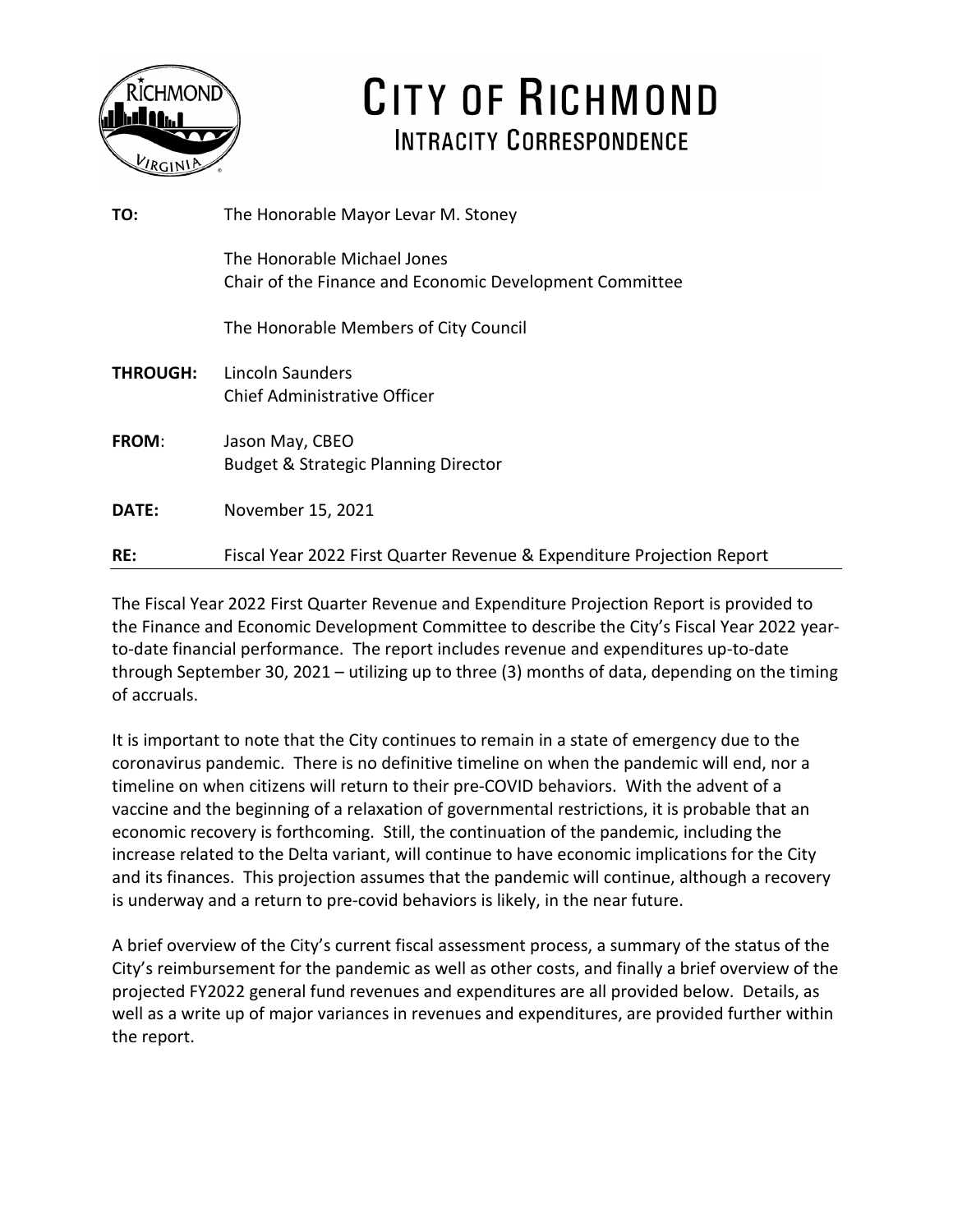### **General Fund Revenues**

General Fund Revenues are currently forecast to be less than budget with a preliminary projected shortfall of \$220,729. At this point in the fiscal year, DBSP has no concerns about this small projected shortfall.

### **General Fund Expenditures**

General Fund Expenditures are trending lower than budgeted with a projected, estimated surplus of \$2,722,940 or projected savings of 0.39% of the total general fund budget.

The projected expenditure savings in the General Fund is primarily related to the following departments: Finance, Public Works, Justice Services, and the Police Department. Specific details of these departmental variances as well as other departmental variances are explained further in the report.

| Summary of FY2022 Projected Balances as of 09/30/2021 |               |
|-------------------------------------------------------|---------------|
| Projected Total FY2022 General Fund Revenue           | \$772,611,230 |
| Projected Total FY2022 General Fund Expenditures      | \$769,801,550 |
| Total: FY2022 Projected Budgetary Surplus/(Shortfall) | \$2,809,680   |

\*Note very minor discrepancies may exist due to rounding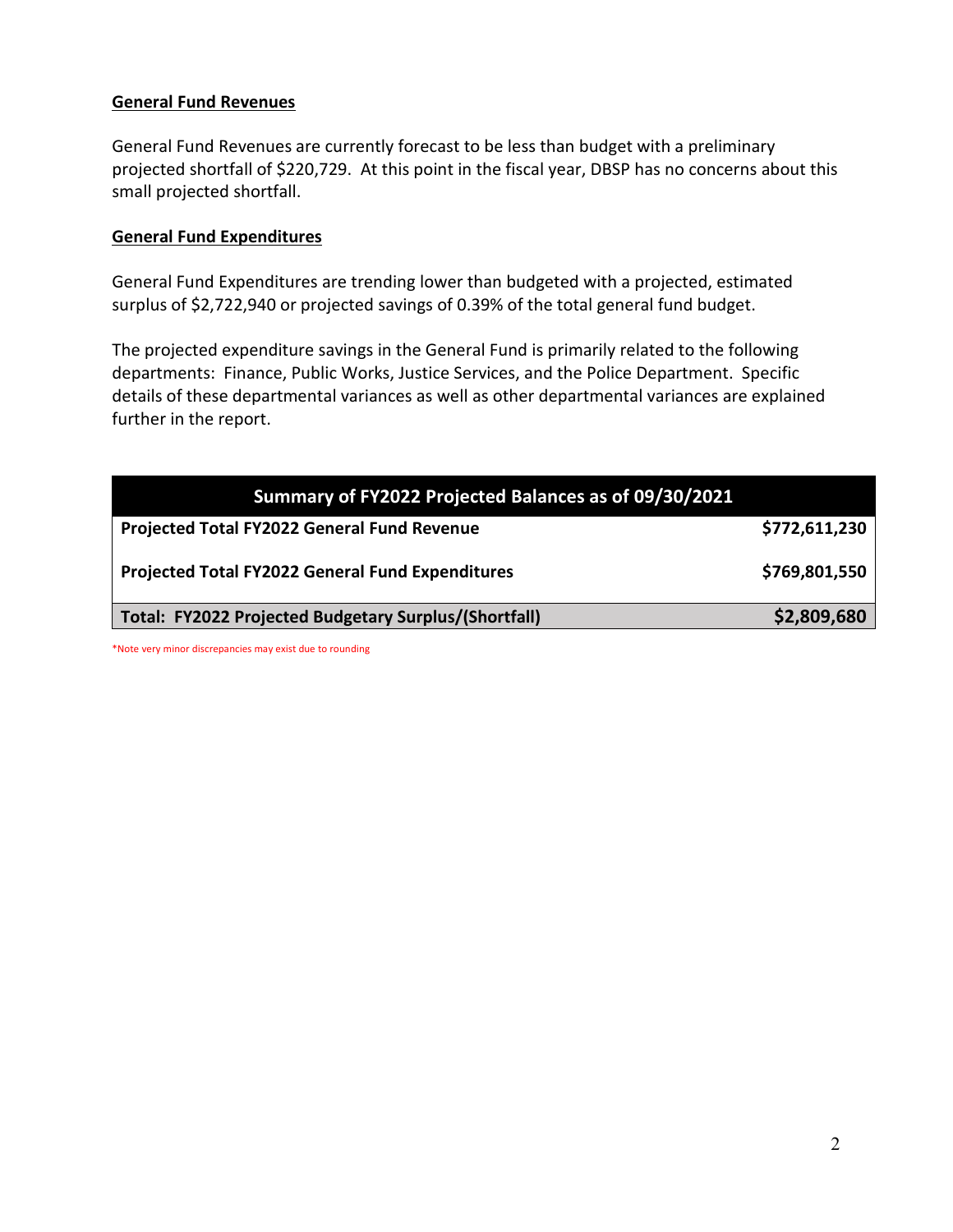### **Internal Work Papers - City of Richmond, VA Department of Budget and Strategic Planning DRAFT FY2022 1st Quarter Status Report and Forecast - 25.00% Year Past**

|                                                                                           |                                 | FY2022 Amended                  | <b>FY2022 Collections</b> | FY2022 1st Quarter              | Variance: Amended Budget vs.        |              |
|-------------------------------------------------------------------------------------------|---------------------------------|---------------------------------|---------------------------|---------------------------------|-------------------------------------|--------------|
|                                                                                           | FY2022 Budget                   | <b>Budget</b>                   | as of 9/30/2021           | Projection                      | <b>Preliminary Year End surplus</b> |              |
| <b>Revenue from Local Sources</b>                                                         |                                 |                                 |                           |                                 |                                     |              |
| <b>General Property Taxes</b>                                                             |                                 |                                 |                           |                                 |                                     |              |
| Machinery & Tools Taxes                                                                   | (13,899,915)                    | (13,899,915)                    | (541, 519)                | (13,899,915)                    |                                     | 100%         |
| Penalties and Interest- Interest<br>Penalties and Interest- Penalty                       | (2,969,891)<br>(2,786,614)      | (2,969,891)                     | (345, 644)                | (2,969,891)                     |                                     | 100%<br>100% |
| Personal Property Taxes- Current                                                          | (36, 751, 456)                  | (2,786,614)<br>(36,751,456)     | (468, 804)<br>(1,063,746) | (2,786,614)<br>(36, 751, 456)   |                                     | 100%         |
| Personal Property Taxes-Delinquent                                                        | (6,959,963)                     | (6,959,963)                     | (385, 876)                | (6,959,963)                     |                                     | 100%         |
| Real and Personal Public Service Corporation Property Taxes- Personal Property Current    | (9, 151, 418)                   | (9, 151, 418)                   |                           | (9, 151, 418)                   |                                     | 100%         |
| Real and Personal Public Service Corporation Property Taxes- Personal Property Delinquent | (497, 012)                      | (497, 012)                      | (2,761)                   | (497, 012)                      |                                     | 100%         |
| Real and Personal Public Service Corporation Property Taxes- Real Property Current        | (2,205,476)                     | (2,205,476)                     |                           | (2,205,476)                     |                                     | 100%         |
| Real Property Taxes- Current                                                              | (330, 726, 962)                 | (330, 726, 962)                 | (1,701,843)               | (330, 726, 962)                 |                                     | 100%         |
| Real Property Taxes- Delinquent                                                           | (11,829,380)                    | (11,829,380)                    | (655, 284)                | (11,829,380)                    |                                     | 100%         |
| <b>Total General Property Taxes</b>                                                       | (417, 778, 087)                 | (417, 778, 087)                 | (5,165,479)               | (417,778,087)                   |                                     | 100%         |
|                                                                                           |                                 |                                 |                           |                                 |                                     |              |
| <b>Other Local Taxes</b>                                                                  |                                 |                                 |                           |                                 |                                     |              |
| <b>Admission Taxes</b>                                                                    | (1,405,941)                     | (1,405,941)                     | (137, 949)                | (1,405,941)                     |                                     | 100%         |
| <b>Bank Stock Taxes</b>                                                                   | (9,496,071)                     | (9,496,071)                     | (193, 262)                | (9,496,071)                     |                                     | 100%         |
| <b>Business Licenses Taxes</b>                                                            | (31, 448, 626)                  | (31, 448, 626)                  | (227, 210)                | (31, 448, 626)                  |                                     | 100%<br>100% |
| Cigarette Tax<br><b>Consumer Utility Taxes</b>                                            | (3, 155, 000)<br>(18, 316, 946) | (3, 155, 000)<br>(18, 316, 946) | (596, 657)<br>(2,025,407) | (3, 155, 000)<br>(18, 316, 946) |                                     | 100%         |
| Local Sales & Use Tax                                                                     | (36,880,579)                    | (36,880,579)                    | (10, 405, 348)            | (36,880,579)                    |                                     | 100%         |
| Motor Vehicle Licenses                                                                    | (6,557,458)                     | (6,557,458)                     | (452, 562)                | (6,557,458)                     |                                     | 100%         |
| Other Local Taxes                                                                         | (525, 689)                      | (525, 689)                      | (36, 101)                 | (603,903)                       | (78, 214)                           | 115%         |
| Prepared Food Taxes                                                                       | (28, 252, 499)                  | (28, 252, 499)                  | (4, 111, 907)             | (28, 252, 499)                  |                                     | 100%         |
| Prepared Food Taxes - School Facilities                                                   | (7, 196, 057)                   | (7, 196, 057)                   | (1,047,324)               | (7, 196, 057)                   |                                     | 100%         |
| Short-Term Rental Tax                                                                     | (125, 153)                      | (125, 153)                      |                           | (125, 153)                      |                                     | 100%         |
| <b>Transient Lodging Taxes</b>                                                            | (5,762,109)                     | (5,762,109)                     | (939, 438)                | (5,762,109)                     |                                     | 100%         |
| <b>Total Other Local Taxes</b>                                                            | (149, 122, 128)                 | (149, 122, 128)                 | (20, 173, 164)            | (149, 200, 342)                 | (78, 214)                           | 100%         |
|                                                                                           |                                 |                                 |                           |                                 |                                     |              |
| Permits, Privilege Fees, and Regulatory Licenses                                          |                                 |                                 |                           |                                 |                                     |              |
| Animal Licenses                                                                           |                                 |                                 |                           |                                 |                                     |              |
| Permits and Other Licenses                                                                | (13, 262, 601)                  | (13,262,601)                    | (2,637,406)               | (13, 341, 402)                  | (78, 801)                           | 101%<br>101% |
| <b>Total Permits, Privilege Fees, and Regulatory Licenses</b>                             | (13, 262, 601)                  | (13, 262, 601)                  | (2,637,406)               | (13, 341, 402)                  | (78, 801)                           |              |
| <b>Fines &amp; Forfeitures</b>                                                            |                                 |                                 |                           |                                 |                                     |              |
| Fines & Forfeitures                                                                       | (8,000)                         | (8,000)                         | (2, 281)                  | (8,000)                         |                                     | 100%         |
| <b>Total Fines &amp; Forfeitures</b>                                                      | (8,000)                         | (8,000)                         | (2, 281)                  | (8,000)                         |                                     | 0%           |
|                                                                                           |                                 |                                 |                           |                                 |                                     |              |
| Revenue from Use of Money and Property                                                    |                                 |                                 |                           |                                 |                                     |              |
| Revenue from Use of Money                                                                 |                                 |                                 |                           |                                 |                                     |              |
| Revenue from Use of Property                                                              | (208, 648)                      | (208, 648)                      | (604, 809)                | (708, 648)                      | (500,000)                           | 340%         |
| <b>Total Revenue from Use of Money and Property</b>                                       | (208, 648)                      | (208,648)                       | (604, 809)                | (708, 648)                      | (500,000)                           | 340%         |
|                                                                                           |                                 |                                 |                           |                                 |                                     |              |
| <b>Charges for Services</b>                                                               |                                 |                                 |                           |                                 |                                     |              |
| Charges for Finance<br>Charges for Fire and Rescue Services                               | (801, 192)<br>(185,000)         | (801, 192)<br>(185,000)         | (55, 518)<br>(15, 934)    | (801, 192)<br>(147,700)         | 37,300                              | 100%<br>80%  |
| Charges for Information Technology                                                        | (4,000)                         | (4,000)                         | (1, 469)                  | (8,575)                         | (4, 575)                            | 214%         |
| Charges for Law Enforcement and Traffic Control                                           | (161,000)                       | (161,000)                       | (18, 214)                 | (161,000)                       |                                     | 100%         |
| Charges for Library                                                                       | (4,000)                         | (4,000)                         | (961)                     | (3,482)                         | 518                                 | 87%          |
| Charges for Maintenance of Highways, Streets, Bridges, and Sidewalks                      |                                 |                                 |                           |                                 |                                     |              |
| Charges for Other Protection                                                              | (125,000)                       | (125,000)                       | (37, 486)                 | (125,000)                       | ٠                                   | 100%         |
| Charges for Parks and Recreation                                                          | (135, 400)                      | (135, 400)                      | (63, 979)                 | (133, 255)                      | 2,145                               | 98%          |
| Charges for Planning and Community Development                                            | (54,000)                        | (54,000)                        | (233)                     | (237)                           | 53,763                              | 0%           |
| Charges for Sanitation and Waste Removal                                                  | (17,891,033)                    | (17,891,033)                    | (4,618,901)               | (17,891,033)                    |                                     | 100%         |
| Court Costs                                                                               | (6, 772, 739)                   | (6,772,739)                     | (1,836,906)               | (6,211,781)                     | 560,958                             | 92%          |
| Other                                                                                     | (9, 515)                        | (9,515)                         | (6, 556)                  | (9,515)                         |                                     | 100%         |
| <b>Total Charges for Services</b>                                                         | (26, 142, 879)                  | (26, 142, 879)                  | (6, 656, 157)             | (25, 492, 770)                  | 650,109                             | 98%          |
| <b>Miscellaneous Revenue</b>                                                              |                                 |                                 |                           |                                 |                                     |              |
| Miscellaneous                                                                             | (1,076,522)                     | (1,076,522)                     | (588,004)                 | (1, 173, 916)                   | (97, 394)                           | 109%         |
| Payments in Lieu of Taxes from Enterprise Activities                                      | (21,078,214)                    | (21,078,214)                    | (944, 153)                | (21,078,214)                    |                                     | 100%         |
| <b>Total Miscellaneous Revenue</b>                                                        | (22, 154, 736)                  | (22, 154, 736)                  | (1, 532, 157)             | (22, 252, 130)                  | (97, 394)                           | 100%         |
|                                                                                           |                                 |                                 |                           |                                 |                                     |              |
| <b>Recovered Costs</b>                                                                    |                                 |                                 |                           |                                 |                                     |              |
| <b>Recovered Costs</b>                                                                    | (5,617,302)                     | (5,617,302)                     | (581, 371)                | (5,590,622)                     | 26,680                              | 100%         |
| <b>Total Recovered Costs</b>                                                              | (5, 617, 302)                   | (5, 617, 302)                   | (581, 371)                | (5,590,622)                     | 26,680                              | 100%         |
|                                                                                           |                                 |                                 |                           |                                 |                                     |              |
| Revenue from Local Sources Total                                                          | (634,294,381)                   | (634, 294, 381)                 | (37, 352, 823)            | (634, 372, 001)                 | (77, 620)                           | 100%         |
|                                                                                           |                                 |                                 |                           |                                 |                                     |              |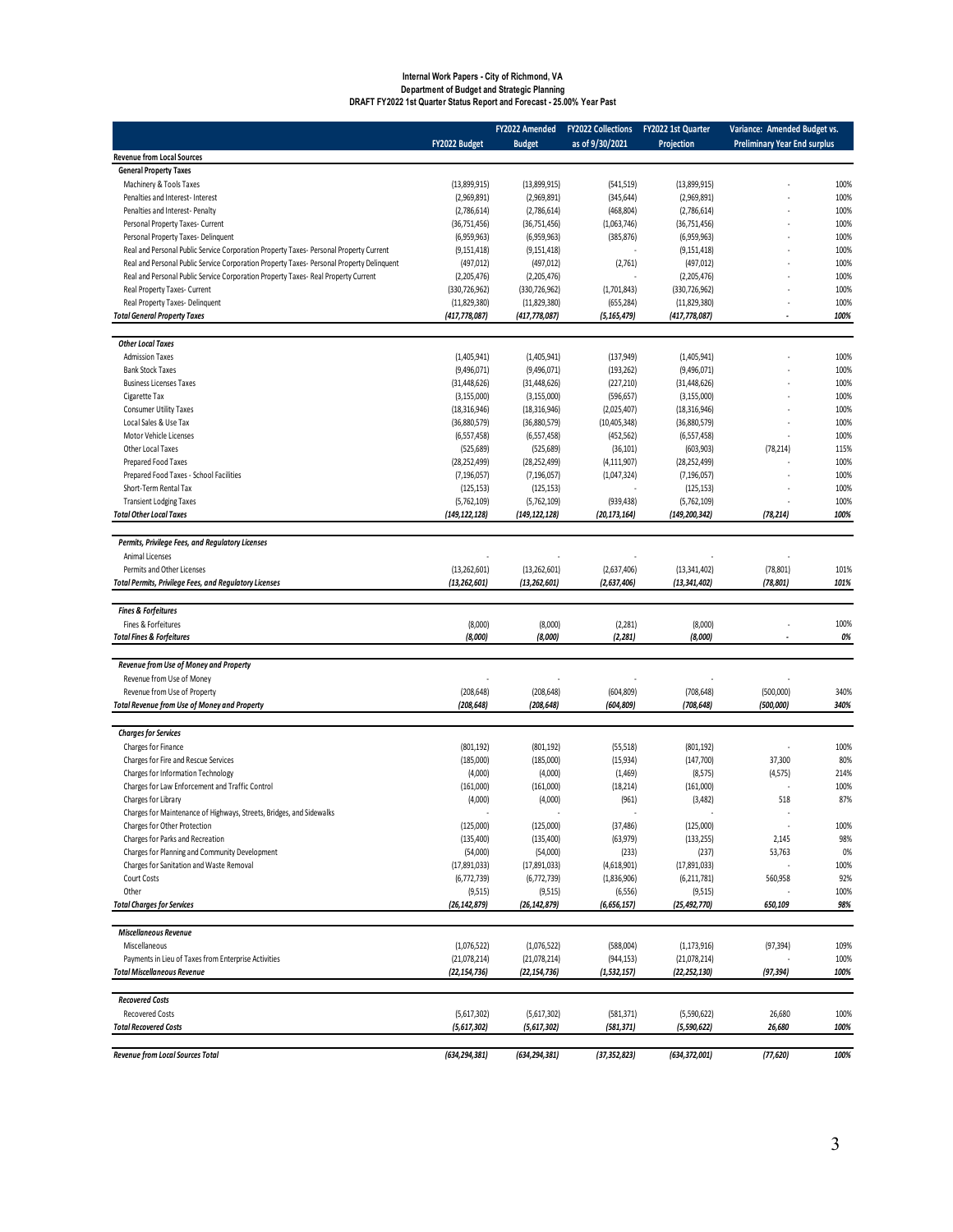|                                                    |                          | FY2022 Amended  | <b>FY2022 Collections</b> | FY2022 1st Quarter | Variance: Amended Budget vs.        |                          |
|----------------------------------------------------|--------------------------|-----------------|---------------------------|--------------------|-------------------------------------|--------------------------|
|                                                    | FY2022 Budget            | <b>Budget</b>   | as of 9/30/2021           | Projection         | <b>Preliminary Year End surplus</b> |                          |
| <b>Other Financing Sources</b>                     |                          |                 |                           |                    |                                     |                          |
| <b>Non-Revenue Receipts</b>                        |                          |                 |                           |                    |                                     |                          |
| Insurance Recovery                                 |                          |                 |                           |                    |                                     |                          |
| <b>Total Non-Revenue Receipts</b>                  | $\overline{\phantom{a}}$ | $\overline{a}$  | $\overline{\phantom{a}}$  |                    | $\overline{\phantom{a}}$            |                          |
|                                                    |                          |                 |                           |                    |                                     |                          |
| <b>Revenue from Other Financing Sources Total</b>  |                          |                 | $\overline{a}$            |                    | $\overline{a}$                      |                          |
| Revenue from the Commonwealth                      |                          |                 |                           |                    |                                     |                          |
| <b>Non-Categorical Aid</b>                         |                          |                 |                           |                    |                                     |                          |
| Auto Rental Tax                                    | (893, 846)               | (893, 846)      | (361, 538)                | (893, 846)         |                                     | 100%                     |
| Communications Sales and Use Tax                   | (14, 440, 680)           | (14, 440, 680)  | (1,963,216)               | (14, 440, 680)     |                                     | 100%                     |
| Miscellaneous Non-Categorical Aid                  | (241, 593)               | (241, 593)      | (4,665)                   | (63, 785)          | 177,808                             | 26%                      |
| Mobile Home Titling Taxes                          | (9,807)                  | (9,807)         |                           | (9,807)            |                                     | 100%                     |
| Personal Property Tax Reimbursement                | (16,708,749)             | (16,708,749)    | (1,078,979)               | (16,708,749)       |                                     | 100%                     |
| Rolling Stock Tax                                  | (139, 639)               | (139, 639)      | (135,074)                 | (139, 639)         |                                     | 100%                     |
| Tax on Deeds                                       | (1,000,000)              | (1,000,000)     |                           | (1,000,000)        |                                     | 100%                     |
| <b>Total Non-Categorical Aid</b>                   | (33, 434, 314)           | (33, 434, 314)  | (3, 543, 472)             | (33, 256, 506)     | 177,808                             | 99%                      |
| <b>Shared Expenditures (Categorical)</b>           |                          |                 |                           |                    |                                     |                          |
| State Shared Expenses- City Treasurer              | (147, 949)               | (147, 949)      | (24, 820)                 | (147, 465)         | 484                                 | 100%                     |
| State Shared Expenses- Commonwealth Attorney       | (3,625,970)              | (3,625,970)     | (578, 545)                | (3,623,875)        | 2,095                               | 100%                     |
| State Shared Expenses- Finance                     | (775, 802)               | (775, 802)      | (145, 615)                | (775, 802)         |                                     | 100%                     |
| State Shared Expenses- General Registrar           | (98, 531)                | (98, 531)       |                           | (98, 531)          |                                     | 100%                     |
| <b>State Shared Expenses- Sheriff</b>              | (17, 430, 000)           | (17, 430, 000)  | (1, 196, 796)             | (17, 386, 850)     | 43,150                              | 100%                     |
| State Shared Expenses- Welfare and Social Services |                          |                 |                           |                    |                                     |                          |
| <b>Total Shared Expenditures (Categorical)</b>     | (22, 078, 252)           | (22, 078, 252)  | (1, 945, 777)             | (22,032,523)       | 45,729                              | 100%                     |
| <b>Categorical Aid</b>                             |                          |                 |                           |                    |                                     |                          |
| Education                                          |                          |                 |                           |                    | ä,                                  |                          |
| Library                                            | (210,000)                | (210,000)       | (52, 246)                 | (208, 984)         | 1,016                               | 100%                     |
| Public Safety                                      | (19, 817, 858)           | (19, 817, 858)  | (4, 353, 728)             | (19,798,582)       | 19,276                              | 100%                     |
| Public Works                                       |                          |                 |                           |                    |                                     |                          |
| Welfare and Social Services                        | (14,646,480)             | (14,646,480)    | (1,727,903)               | (14,614,306)       | 32,174                              | 100%                     |
| <b>Total Categorical Aid</b>                       | (34, 674, 338)           | (34, 674, 338)  | (6, 133, 877)             | (34, 621, 872)     | 52,466                              | 100%                     |
| PILOT (Payments in Lieu of Taxes)                  |                          |                 |                           |                    |                                     |                          |
| Service Charges                                    | (3,698,683)              | (3,698,683)     |                           | (3,698,683)        |                                     | 100%                     |
| <b>Total PILOT (Payments in Lieu of Taxes)</b>     | (3, 698, 683)            | (3,698,683)     | $\overline{\phantom{a}}$  | (3,698,683)        | $\overline{\phantom{a}}$            | 100%                     |
|                                                    |                          |                 |                           |                    |                                     |                          |
| Revenue from the Commonwealth Total                | (93, 885, 587)           | (93, 885, 587)  | (11, 623, 126)            | (93, 609, 584)     | 276,003                             | 100%                     |
| Revenue from the Federal Government                |                          |                 |                           |                    |                                     |                          |
| <b>Non-Categorical Aid</b>                         |                          |                 |                           |                    |                                     |                          |
| Other Federal Revenue                              | (6, 843)                 | (6, 843)        | (35, 382)                 | (35, 382)          | (28, 539)                           | 517%                     |
| <b>Total Non-Categorical Aid</b>                   | (6, 843)                 | (6, 843)        | (35, 382)                 | (35, 382)          | (28, 539)                           | $\overline{\phantom{a}}$ |
| <b>Categorical Aid</b>                             |                          |                 |                           |                    |                                     |                          |
| <b>Social Services</b>                             | (25, 234, 120)           | (25, 234, 120)  | (2,240,025)               | (25, 186, 947)     | 47,173                              | 100%                     |
| <b>Total Categorical Aid</b>                       | (25, 234, 120)           | (25, 234, 120)  | (2, 240, 025)             | (25, 186, 947)     | 47,173                              | 100%                     |
|                                                    |                          |                 |                           |                    |                                     |                          |
| Revenue from the Federal Government Total          | (25, 240, 963)           | (25, 240, 963)  | (2, 275, 407)             | (25, 222, 329)     | 18,634                              | 100%                     |
| <b>Utilities</b>                                   |                          |                 |                           |                    |                                     |                          |
| <b>Utilities</b>                                   |                          |                 |                           |                    |                                     |                          |
| Utilities                                          | (4,000)                  | (4,000)         |                           | (288)              | 3,712                               | $1\%$                    |
| <b>Total Utilities</b>                             | (4,000)                  | (4,000)         |                           | (288)              | 3,712                               | 7%                       |
|                                                    |                          |                 |                           |                    |                                     |                          |
| <b>Revenue from Utilities Total</b>                | (4,000)                  | (4,000)         | $\overline{\phantom{a}}$  | (288)              | 3,712                               | 7%                       |
|                                                    |                          |                 |                           |                    |                                     |                          |
| <b>Transfers-In</b>                                |                          |                 |                           |                    |                                     |                          |
| Transfers-In                                       |                          |                 |                           |                    |                                     |                          |
| Transfers-In                                       | (19, 407, 028)           | (19, 407, 028)  |                           | (19, 407, 028)     |                                     | 100%                     |
| <b>Total Transfers-In</b>                          | (19, 407, 028)           | (19, 407, 028)  | $\overline{a}$            | (19, 407, 028)     | $\overline{a}$                      | 100%                     |
| <b>Grand Total:</b>                                | (772, 831, 959)          | (772, 831, 959) | (51, 251, 357)            | (772, 611, 230)    | 220,729                             | 100%                     |
|                                                    |                          |                 |                           |                    |                                     |                          |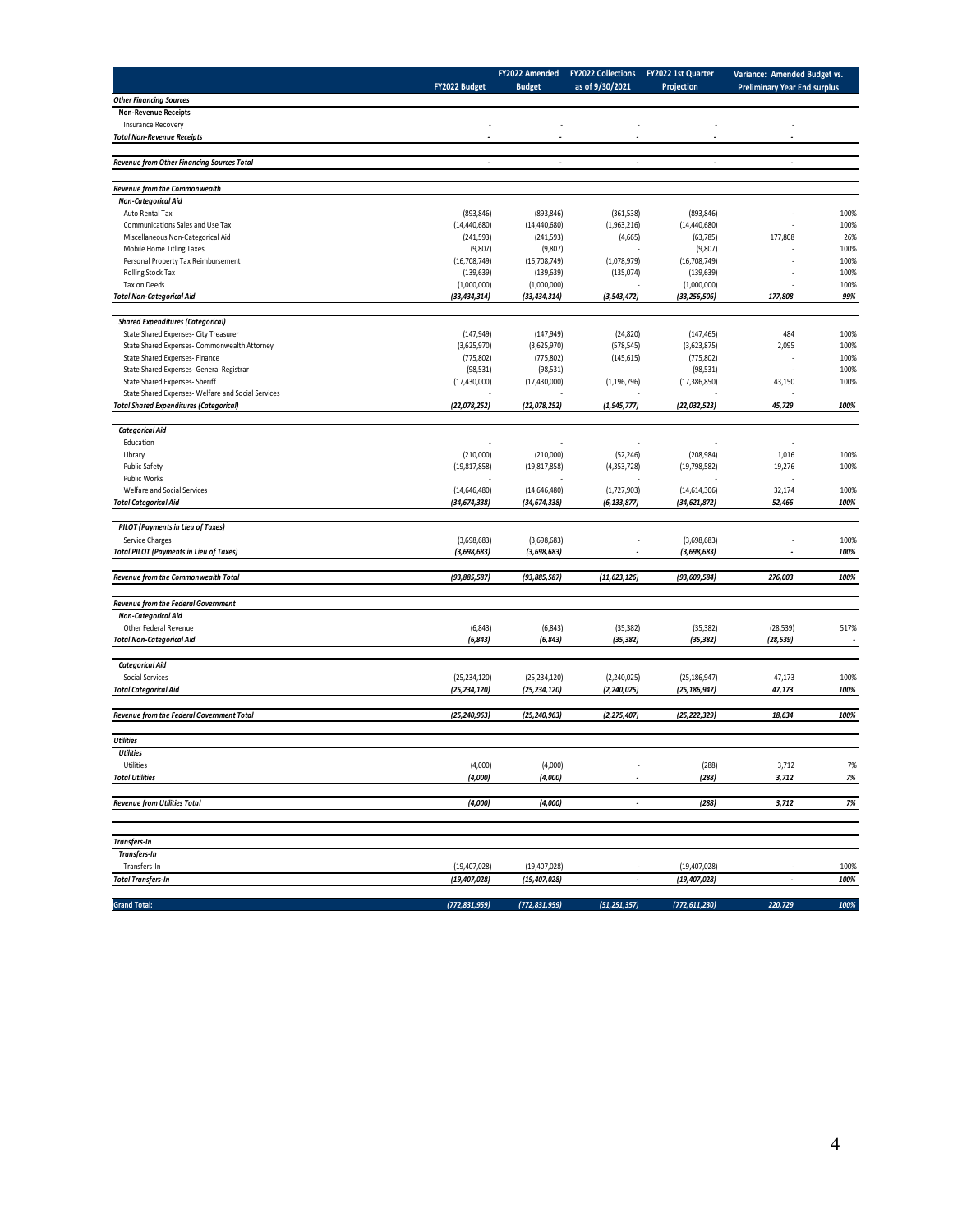| <b>Agency</b>                          | FY 2022<br>Adopted<br><b>Budget</b> | FY 2022<br><b>Current</b><br><b>Budget</b> | <b>Expenditures</b><br>through Sept.<br>30th | FY 2022 Year-<br><b>End Projection</b> | Variance:<br><b>Current vs</b><br>Projection<br>surplus/(shortfall) |
|----------------------------------------|-------------------------------------|--------------------------------------------|----------------------------------------------|----------------------------------------|---------------------------------------------------------------------|
| <b>Culture &amp; Recreation</b>        |                                     |                                            |                                              |                                        |                                                                     |
| Library                                | 5,656,459                           | 5,656,459                                  | 1,135,285                                    | 5,680,059                              | (23,600)                                                            |
| Parks Rec                              | 18,805,233                          | 18,805,233                                 | 4,603,310                                    | 18,691,748                             | 113,485                                                             |
| <b>Debt</b>                            |                                     |                                            |                                              |                                        |                                                                     |
| Debt                                   | 84,422,421                          | 84,422,421                                 | 42,836,284                                   | 84,422,421                             | $\blacksquare$                                                      |
| <b>Education</b>                       |                                     |                                            |                                              |                                        |                                                                     |
| <b>RPS</b>                             | 187,142,096                         | 187, 142, 096                              | $\blacksquare$                               | 187,142,096                            | $\overline{a}$                                                      |
| <b>General Government</b>              |                                     |                                            |                                              |                                        |                                                                     |
| Assessor                               | 4,126,549                           | 4,126,549                                  | 770,791                                      | 3,806,959                              | 319,590                                                             |
| Auditor                                | 2,248,018                           | 2,248,018                                  | 273,802                                      | 2,132,832                              | 115,186                                                             |
| <b>Budget</b>                          | 1,358,788                           | 1,358,788                                  | 184,900                                      | 1,233,047                              | 125,741                                                             |
| Chief Admin Officer                    | 904,437                             | 904,437                                    | 178,791                                      | 337,462                                | 227,299                                                             |
| <b>City Attorney</b>                   | 4,298,801                           | 4,298,801                                  | 723,157                                      | 4,067,605                              | 231,196                                                             |
| City Clerk                             | 947,892                             | 947,892                                    | 159,481                                      | 916,609                                | 31,283                                                              |
| City Council                           | 1,347,845                           | 1,347,845                                  | 257,114                                      | 1,296,733                              | 51,112                                                              |
| <b>City Treasurer</b>                  | 229,039                             | 229,039                                    | 38,319                                       | 229,039                                | $\blacksquare$                                                      |
| Citizen Service & Response             | 2,479,071                           | 2,479,071                                  | 335,360                                      | 2,321,369                              | 157,702                                                             |
| Council Chief of Staff                 | 1,131,416                           | 1,131,416                                  | 144,058                                      | 794,542                                | 336,874                                                             |
| Econ Dev                               | 3,095,149                           | 3,095,149                                  | 403,870                                      | 3,064,337                              | 30,812                                                              |
| Finance                                | 10,273,687                          | 10,273,687                                 | 1,482,240                                    | 8,968,088                              | 1,305,599                                                           |
| General Registrar                      | 3,872,008                           | 3,872,008                                  | 291,999                                      | 4,123,613                              | (251, 605)                                                          |
| Housing & Comm Development             | 1,619,229                           | 1,619,229                                  | 206,225                                      | 1,619,093                              | 136                                                                 |
| Human Resources                        | 4,784,088                           | 4,784,088                                  | 804,003                                      | 4,628,529                              | 155,559                                                             |
| Info Tech                              |                                     |                                            |                                              |                                        |                                                                     |
| Inspector General                      | 582,755                             | 582,755                                    | 112,483                                      | 582,284                                | 471                                                                 |
| Mayor's Office                         | 1,143,469                           | 1,143,469                                  | 204,557                                      | 1,126,806                              | 48,870                                                              |
| Minority Business Development          | 836,001                             | 836,001                                    | 177,590                                      | 832,742                                | 3,259                                                               |
| Planning & Dev Review                  | 11,659,415                          | 11,659,415                                 | 1,925,014                                    | 11,658,829                             | 586                                                                 |
| Press Secretary                        |                                     | ÷.                                         | 45,791                                       |                                        | ä,                                                                  |
| Procurement Serv.                      | 1,557,585                           | 1,557,585                                  | 303,770                                      | 1,556,400                              | 1,185                                                               |
| Highways, Streets, Sanitation & Refuse |                                     |                                            |                                              |                                        |                                                                     |
| <b>Public Works</b>                    | 43,408,521                          | 43,408,521                                 | 5,436,871                                    | 42,637,367                             | 771,154                                                             |
| <b>Human Services</b>                  |                                     |                                            |                                              |                                        |                                                                     |
| <b>Justice Services</b>                | 9,613,244                           | 9,613,244                                  | 1,551,840                                    | 9,111,346                              | 501,898                                                             |
| Office of DCAO/HS                      | 1,882,381                           | 1,882,381                                  | 673,114                                      | 2,209,599                              | (327, 218)                                                          |
| RCHI - Health                          | 4,633,490                           | 4,633,490                                  |                                              | 4,633,490                              | $\overline{a}$                                                      |
| Social Services                        | 53,226,215                          | 53,226,215                                 | 12,194,447                                   | 53, 141, 763                           | 84,452                                                              |
| Office of Community Wealth Building    | 2,191,589                           | 2,191,589                                  | 463,384                                      | 1,958,158                              | 233,431                                                             |
| Non-Departmental                       |                                     |                                            |                                              |                                        |                                                                     |
| Non-Departmental                       | 90,307,456                          | 90,307,456                                 |                                              | 90,307,456                             | $\blacksquare$                                                      |
| <b>Public Safety &amp; Judiciary</b>   |                                     |                                            | 13,648,137                                   |                                        |                                                                     |
|                                        |                                     |                                            |                                              |                                        |                                                                     |
| <b>Animal Control</b>                  | 1,932,887                           | 1,932,887                                  | 389,142                                      | 1,942,126                              | (9,239)                                                             |
| <b>Emergency Communications</b>        | 6,587,923                           | 6,587,923                                  | 1,206,522                                    | 6,618,233                              | (30, 310)                                                           |
| Fire & Emer Svcs                       | 54,761,361                          | 54,761,361                                 | 9,987,398                                    | 55,996,110                             | (1, 234, 749)                                                       |
| J & DR Court                           | 231,775                             | 231,775                                    | 42,479                                       | 230,926                                | 849                                                                 |
| 13th District Court Services Unit      | 242,134                             | 242,134                                    | 41,104                                       | 239,551                                | 2,583                                                               |
| Jail/Sheriff                           | 41,429,890                          | 41,429,890                                 | 6,972,750                                    | 42,107,282                             | (677, 392)                                                          |
| Judiciary - Adult Drug Ct              | 674,899                             | 674,899                                    | 134,135                                      | 777,753                                | (102, 854)                                                          |
| Judiciary - Cir Ct                     | 4,045,028                           | 4,045,028                                  | 782,900                                      | 4,055,903                              | (10, 875)                                                           |
| Judiciary - CW Atty                    | 7,114,480                           | 7,114,480                                  | 1,397,645                                    | 7,086,337                              | 28,143                                                              |
| Judiciary - Other                      | 211,035                             | 211,035                                    | 47,252                                       | 216,531                                | (5, 496)                                                            |
| Police                                 | 95,816,200                          | 95,816,200                                 | 16,951,854                                   | 95,298,378                             | 517,822                                                             |
| <b>Grand Total</b>                     | 772,831,959                         | 772,831,959                                | 129,519,169                                  | 769,801,550                            | 2,722,940                                                           |
|                                        |                                     |                                            |                                              |                                        |                                                                     |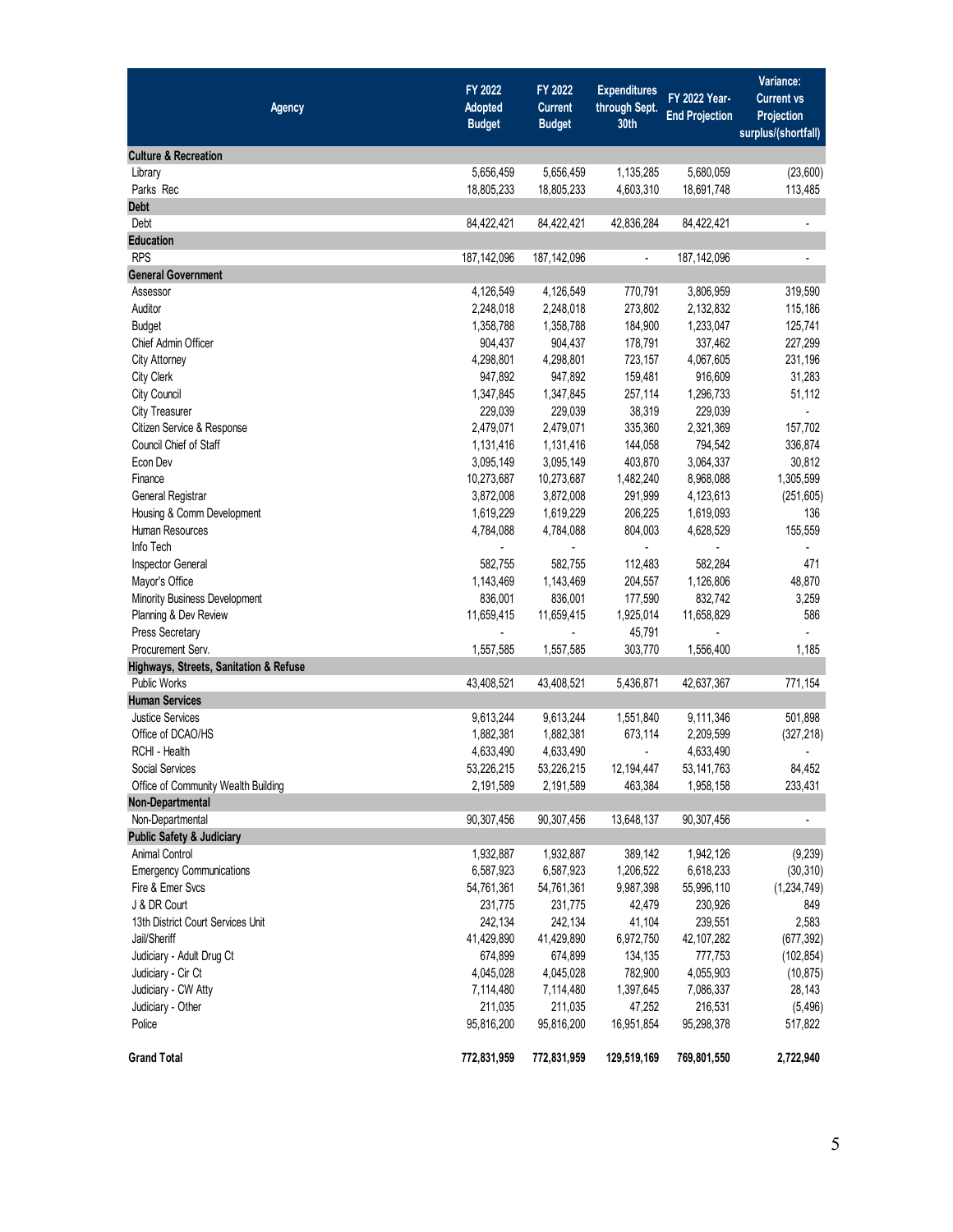### **City of Richmond FY2022 First Quarter Report**

### **FY2022 First Quarter Revenue Projections**

Below are explanations of variances within major accounts in the revenue projections. Explanations are offered for variances that are  $+/$ - 5% or  $+/-$  \$500,000. The current forecast projects revenues to be flat with a slight shortfall under the FY2022 budget of \$220,729 or about (0.03%). The explanations are in order as they appear in the prior table.

**Other Local Taxes Projected Revenue Surplus: \$78K** This revenue source is projected to have a surplus as the result of receiving additional commissions on behalf of jail residents.

### **Revenue from Use of Property Projected Revenue Surplus: \$500K**

This revenue source is projected to have a surplus as a result of a one-time payment for a recoverable grant related to the Reskins Facility.

### **Charges for Fire and Rescue Services Projected Revenue Shortfall: (\$37K)**

Fire and Emergency Services will have a significant decrease in revenue as was previously provided in the FY22 Budget. The budget was based upon full staffing within the Fire Prevention Division. Since that time, within the Fire Prevention Division, 5 civilian positions have been frozen and 5 of the 6 sworn staff have either ended employment or are now transferred to Fire Operations due to significant staffing shortages.

### **Charges for Information Technology Projected Revenue Surplus: \$4.6K**

This revenue source is projecting a surplus due to an increase in the use of copiers now that facilities are re-opening.

### **Charges for Library Charges for Library Charges for Library Projected Revenue Shortfall: (\$520)**

This revenue source is projecting a slight shortfall due to a lower amount of books in circulation.

### **Court Costs (Multiple-Terrance) Projected Revenue Shortfall: (\$561K)**

This revenue source is projecting a shortfall due to economic impacts of the pandemic and the on-going erratic nature of the courts at this time.

### **Miscellaneous Projected Revenue Surplus: \$97K**

The Sheriff's Office is projected to have a surplus of approx. \$57K as a result of increased participation in the home electronic monitoring program, home electronic incarceration program, weekender residents, and work release program. The surplus can also be attributed to the fees associated with Parks' rental facilities and fields as COVID restrictions have been lifted to allow for these events, as well as changes within the department's fee structure allowing customers more flexibility when making reservations.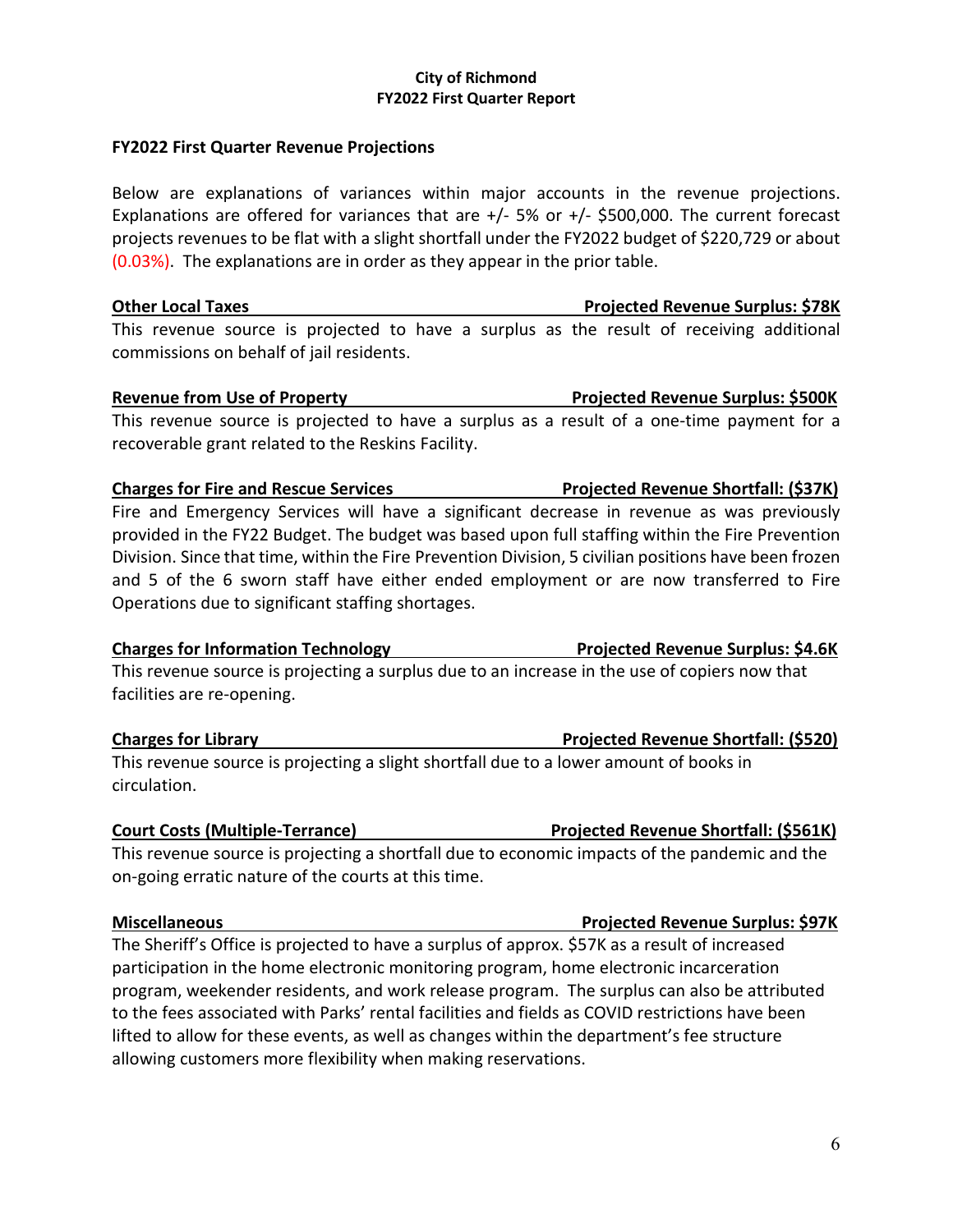### **FY2022 First Quarter Expenditure Projections**

General Fund Expenditures are trending lower than budgeted with a projected, estimated surplus of \$2,724,040 or projected savings of 0.39% of the total general fund budget.

**It is important to note that these projections are based on data collected for FY22 as of September 30, 2021. As a result, these projections could change as more data becomes available during year end closing and the accrual period. Below are explanations of major variances in the preliminary end of year expenditure projections.** The explanations are in order as they appear in the First quarter status report. Variances of +/- 5% or +/- \$500,000 are detailed below.

### **City Assessor Projected Budget Surplus: \$320K**

The Office of the City Assessor is projected to have personnel savings of \$320k that is attributed to agency vacancies.

The Office of the City Auditor is projected to have personnel savings of \$69k that is attributed to departmental vacancies. The department is projecting an operating savings of \$46k due to cost sharing of SEA Citizen survey with Citizen Service and Response and anticipated contract savings.

The Department of Budget & Strategic Planning is expected to have a savings of \$126K that is solely attributed to departmental vacancies.

### **City Attorney Projected Budget Surplus: \$231K**

The Office of the City Attorney is projected to have personnel savings of \$231k that is attributed to agency vacancies.

The Department of Citizen Service & Response is projected to have personnel shortfall of \$12k that is attributed to the approval to hire a Deputy Director during the position control process. The reallocation of funds has not yet been processed. An operating savings of \$170k is due to the cost for the Digital Engagement Software not having been finalized.

The Office of the Council Chief of Staff is projected to have personnel savings of \$337k that is attributed to agency vacancies.

### **Finance Projected Budget Surplus: \$1.3M**

The Finance Department is projecting a savings of \$1.3M in the first quarter. The expected savings is mainly attributed to departmental vacancies. Additional positions will still need to be filled, upon approval, throughout the fiscal year.

### **City Auditor Projected Budget Surplus: \$115K**

### **Citizen Service & Response Projected Budget Surplus: \$158K**

# **Council Chief of Staff Chief Article Council Chief of Staff Chief Article Council Chief Article Surplus: \$337K**

**Budget & Strategic Planning Projected Budget Surplus: \$126K**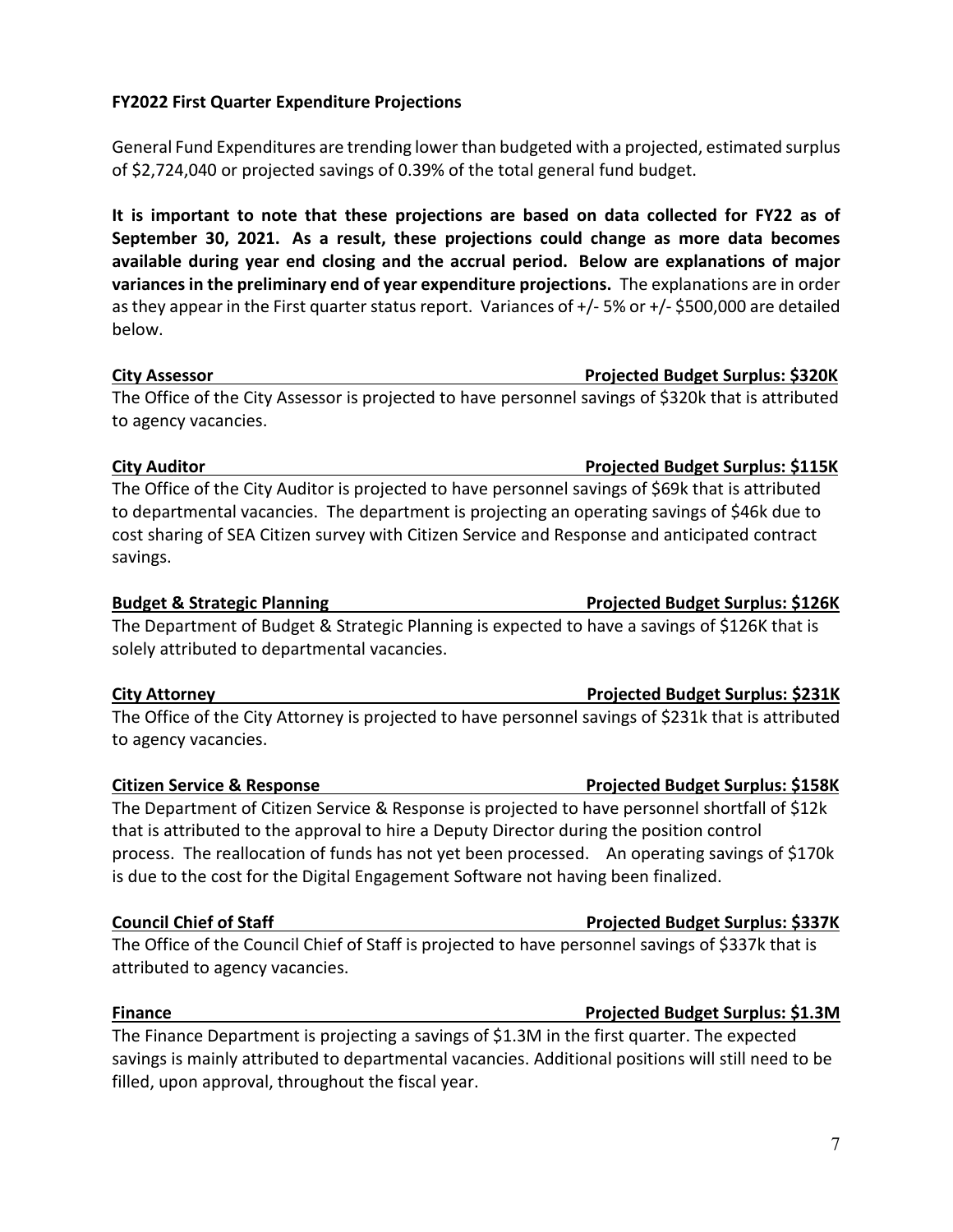### **General Registrar Projected Budget Shortfall: (\$252K)**

The Department of the General Registrar is projected to have personnel shortfall of \$252k that is attributed to higher personnel costs associated with the general election which experienced higher voter turnout than anticipated.

The Department of Public Works is projected to have a significant personnel savings of \$1.2M that is attributed to departmental vacancies. An operating shortfall of \$381k is primarily attributed to an increase in spending on contract and temporary services.

The Department of Justice Services is projected to have personnel savings of \$453k that is attributed to departmental vacancies. An operating savings of \$49k is projected due to the department leveraging Special Fund dollars more intentionally, when possible.

### **Office of the DCAO for Human Services Projected Budget Shortfall: (\$327K)**

The Office of the DCAO for Human Services is projected to have personnel savings of \$116k that is attributed to departmental vacancies. An operating shortfall of \$443k is currently projected that is a result of the encumbrance roll that had not yet occurred in the 1st Qtr. This overage will be covered once the encumbrance roll has occurred.

### **Office of Community Wealth Building The Community Wealth Building Community Ave Strategy Ave Strategy Projected Budget Surplus: \$233K**

The Office of Community Wealth Building is projected to have personnel savings of \$228k that is attributed to departmental vacancies. A slight operating savings of \$5k is projected due to current, projected operational needs.

### **Fire & Emergency Services The State State Services Projected Budget Shortfall: (\$1.2M)**

Fire and Emergency Services is projecting an overage of \$1.2M in the first quarter. The expected overage is mainly attributed to overtime and exit payouts (\$1.8M). The significant amount expensed to overtime is attributed to sworn vacancies; overall leave absences that relate to the various leave categories that can relate to family medical leave, vacation leave, vacation, etc. In addition, the Department is continuing to manage COVID-19 related leave. As of October 24th, the Department has 42 sworn and 7 civilian vacancies.

The operating savings of \$578K projected is subject to change as the Department continues to evaluate mission critical needs that will be purchased.

The City Sheriff is projecting a shortfall in personnel of \$172k that is primarily due to overtime. The department is projecting an operating shortfall of \$505k in operating that is a result of the encumbrance roll that had not yet occurred in the 1st Qtr. This overage will be covered once the encumbrance roll has occurred.

### **Judiciary – Adult Drug Court Projected Budget Shortfall: (\$103K)**

The Adult Drug Court is projected to have personnel shortfall of \$103k that is attributed to the recruitment of positions.

## **City Sheriff Projected Budget Shortfall: (\$677K)**

### **Public Works Projected Budget Surplus: \$771K**

### **Justice Services Projected Budget Surplus: \$502K**